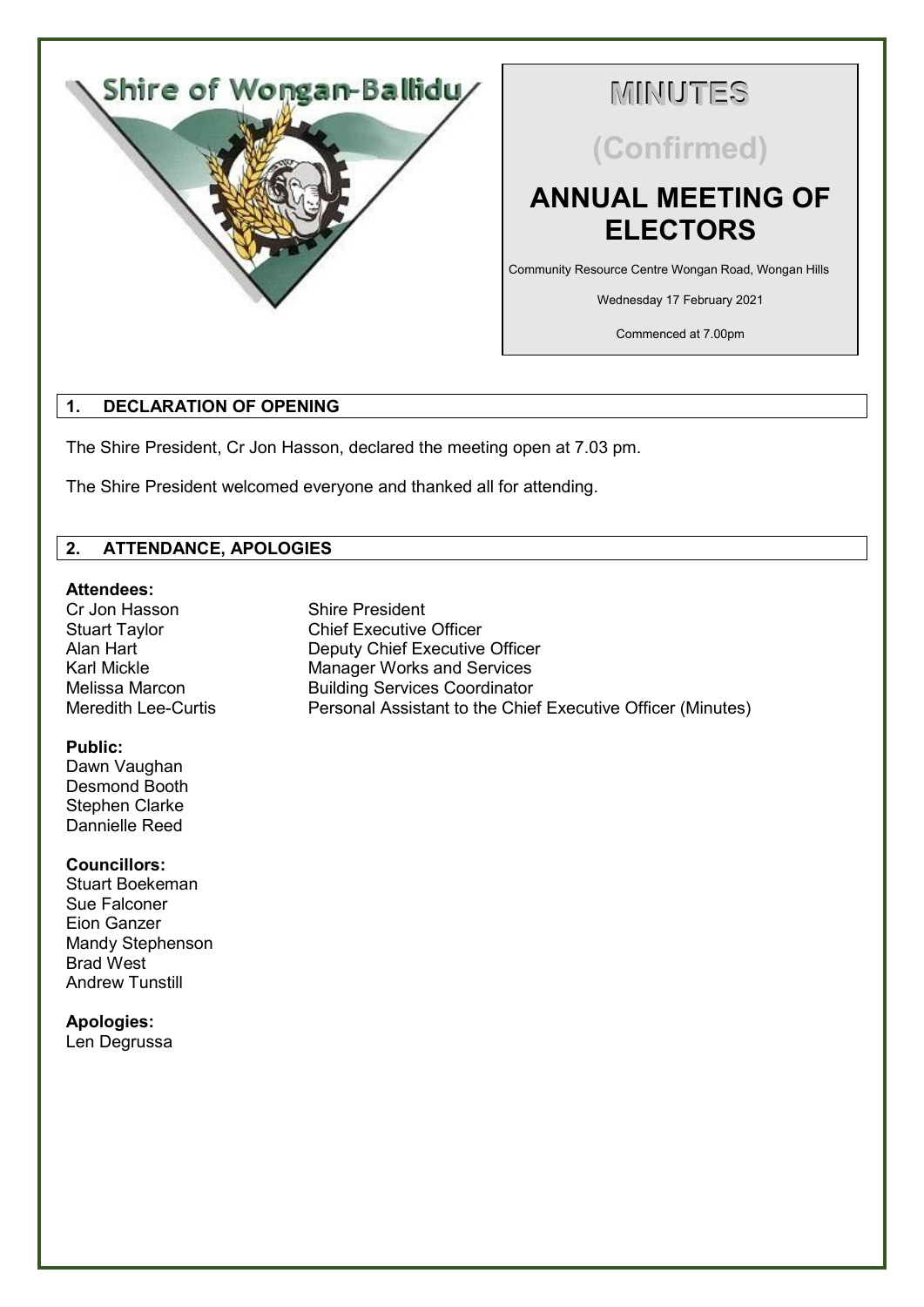# **3. CONFIRMATION OF MINUTES**

### **3.1 CONFIRMATION OF THE MINUTES OF THE ANNUAL MEETING OF ELECTORS HELD ON WEDNESDAY, 18 DECEMBER 2019**

# **MOVED: Brad West SECONDED: Mandy Stephenson**

**That the minutes of the Annual Electors Meeting held on Wednesday, 18 December 2019 was confirmed as a true and correct record of the proceedings.**

**CARRIED**

#### **4. BUSINESS ARISING FROM PREVIOUS MINUTES**

Nil.

#### **5. RECEIPT OF THE ANNUAL REPORT FOR THE YEAR ENDING 30 JUNE 2020**

The President called for questions on the Annual Report. No questions were received.

#### **MOVED: Stuart Boekeman SECONDED: Mandy Stephenson**

**That the Annual Report for the year ending 30 June 2020, inclusive of the following reports were received:**

- **President's Report;**
- **Chief Executive Officer's Report (incorporating Officers Reports);**
- **Annual Financial Report;**
- **Auditors Report for the year ended 30 June 2020; and**
- **Management Report.**

**CARRIED**

#### **6. GENERAL BUSINESS**

#### **6.1 Ballidu Works**

Mrs Dawn Vaughan queried the completion date for the list of works in the town of Ballidu.

The MWS responded that possibly within the next 2 to 3 weeks all work should be completed, including kerbing and Park clean-up.

#### **6.2 Footpaths**

Mr Stephen Clarke enquired about the new footpath installations in the town of Wongan Hills, that the footpaths were only on one side of the road and not both sides.

The CEO advised that one footpath per street is installed, and on the same side of the road as the street lighting.

# **6.3 Street Lighting**

Mr Desmond Booth stated that after 12 months from his initial complaint, the lighting in the Main Street of Wongan Hills has still not been fixed with only half the number of lights working.

The CEO advised that Western Power has not provided an adequate explanation for the outage, even though the supply problem is their issue. The Shire is considering replacing the street lighting with solar lights at a cost of up to \$15,000, or with PE Cells at a cost of between \$6,000 to \$7,000.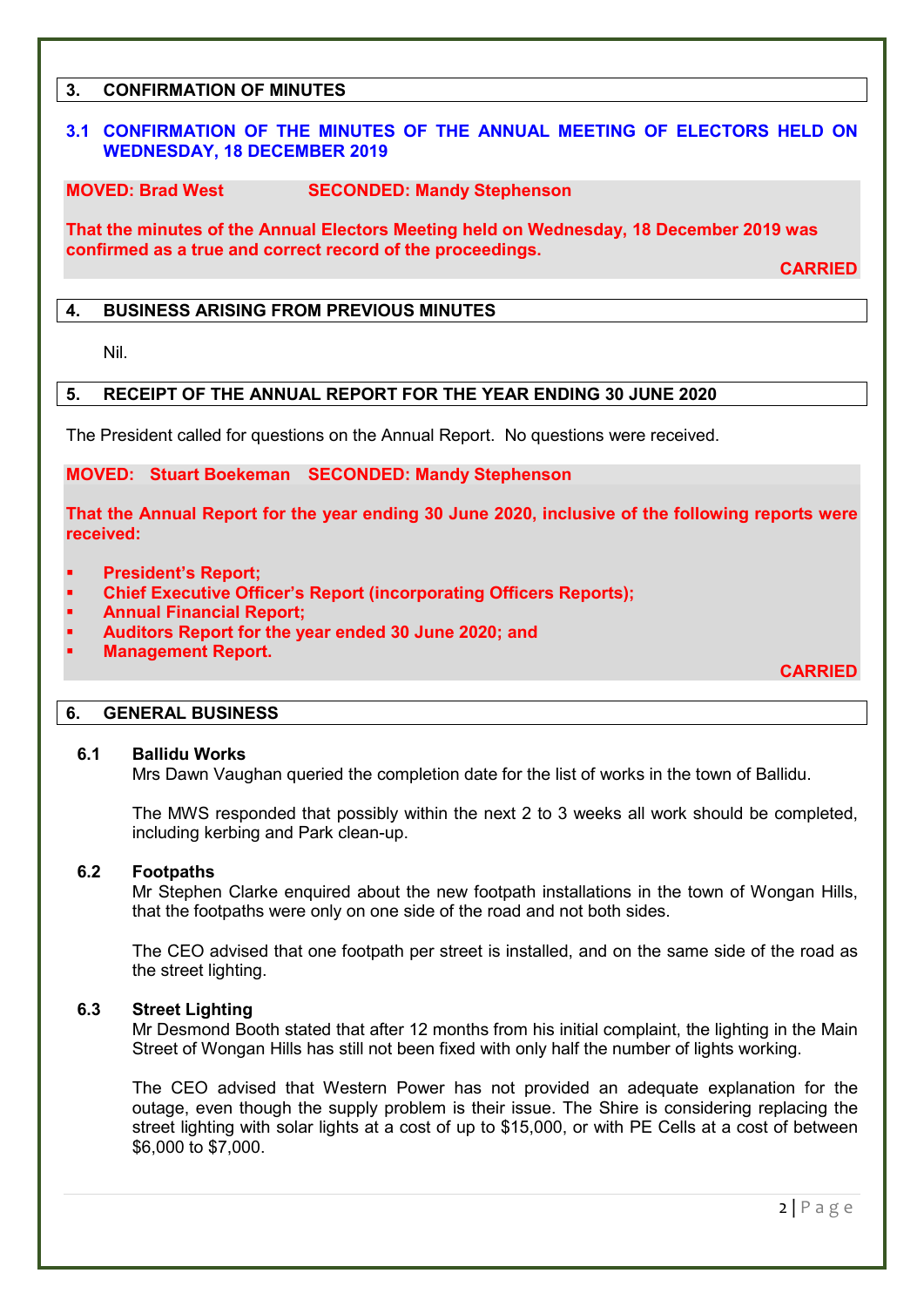# **6.4 CCTV**

Mr Stephen Clarke queried the viability of the CCTV cameras on the Main Street.

The CEO stated that this service is independent of the lighting and is infra-red. The system is working and is checked each day by the DCEO.

# **6.5 Airstrip Runway**

Mr Stephen Clarke queried whether cameras could be installed at the Airstrip to deter vehicles entering the area which are causing damage to the airstrip.

The CEO advised that cameras are installed at the airstrip, but they only provide surveillance to the front of the buildings (hangars) and are motion sensored. The cameras record the movement of vehicles entering and existing the area near the buildings, but not the airstrip. Strangely, as many as 8 vehicles a day visit the airstrip. The cameras are unable to identify licence plate details. Mr Clarke advised that drivers are entering from the rubbish tip area, doing donuts and then leaving the same way. The Emergency Services helicopter is choosing to land on the school oval, due to the amount of stones covering the airstrip and the ambulance crew being unable to alight the patient from the vehicle to the helicopter due to the gravel.

Mr Clarke enquired about vehicles doing burnouts on the Main Street. The CEO advised that WA Police have made about 5 enquiries to the Shire per year for footage, with the main culprits invariably being people coming through town from elsewhere. The current CCTV system cost Council approximately \$150,000. If there is a need to consider an upgrade, Council would need to consider if the cost is viable. The CEO reminded Mr Clarke of the current community input into the Strategic Community Plan with a summit on Saturday 27 March, at which he could identify community safety as an issue. Through this medium, Council could then look at a grant of funding to upgrade the current system.

### **6.6 Wongan Hills Progress Association**

Mr Stephen Clarke thanked the Wongan Hills Progress Association for the various projects the group has undertaken around the town.

#### **6.7 Co-location Sports Facility Changerooms**

Mr Desmond Booth enquired about the changerooms at the new co-location facility and if they are to be upgraded, saying that they are in a disgraceful condition and not up to standard.

The CEO advised that standards change over time, and the current condition of the changerooms has been recognised by Council. A grant has been obtained to fund the relocation of the Bowling Club, to upgrade the changerooms and the façade on other side of the building, and to replace the old paving.

#### **6.8 Shire Works Garden Crew**

Mr Desmond Booth extended his gratitude to Bruce Mitchell and the Gardening team on the town's appearance as being neat and tidy, and the standard of the landscaping at the new Sports ground.

#### **6.9 Major Works**

Mr Desmond Booth enquired if Council had any 'big plans' for future projects.

The CEO responded that the colocation project would be completed, however, with the current community consultation underway with the review of Council's 10-Year Community Strategic Plan, it would not be prudent to commit to anything at this point in time.

#### **6.10 Mining**

Mr Desmond Booth enquired about the level of mining activity in the district and if the Shire has been approached, or vice versa.